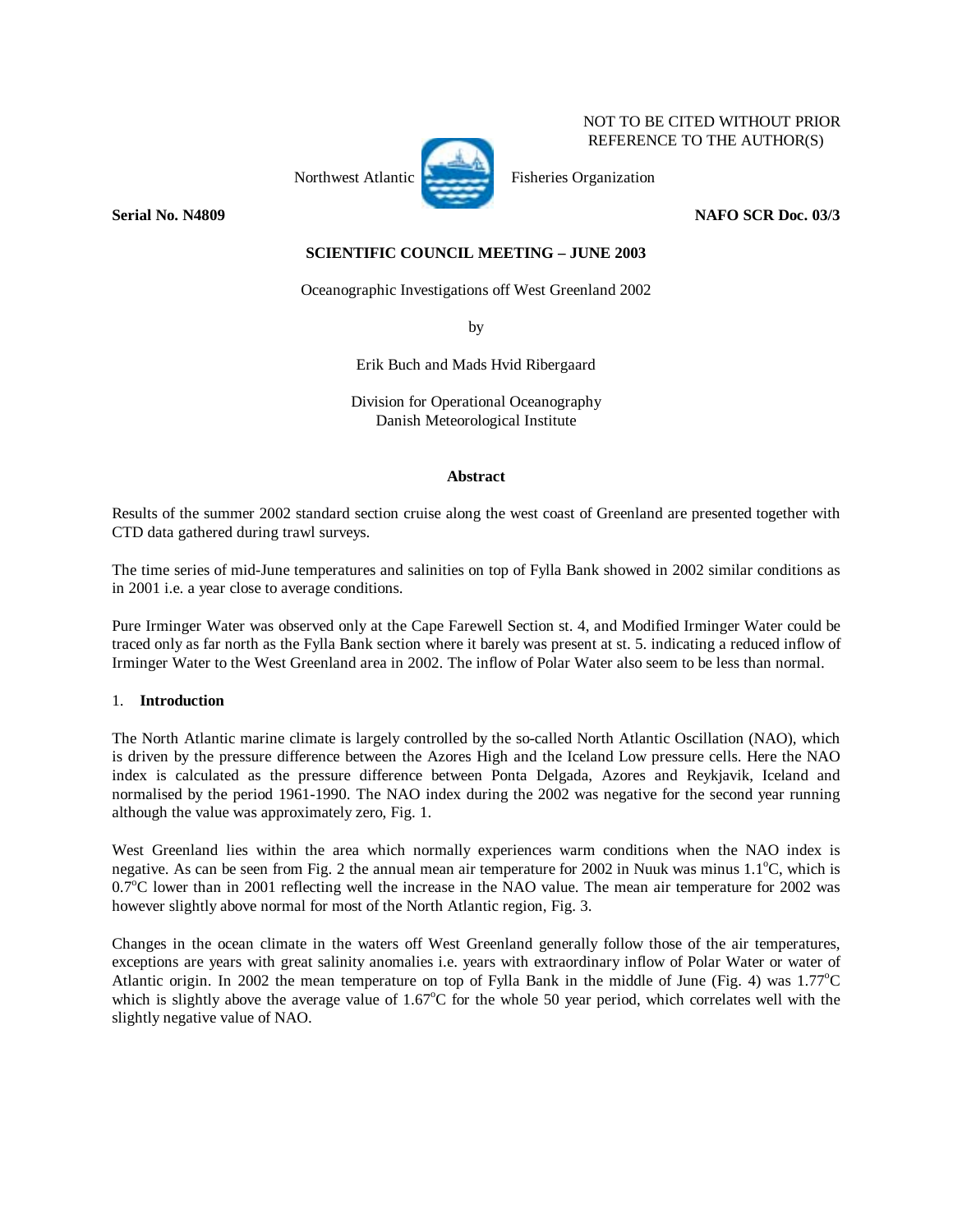#### 2. **Measurements**

The 2002 cruise was carried out according to the agreement between the Greenland Institute for Natural Resources and Danish Meteorological Institute during the period July 2 to July 9, 2002 onboard the Danish naval ship **"AGDLEK".** Observations were performed on the following stations (see also Fig. 5):

- Cape Farewell St. 1 5
- Cape Desolation St. 1 5
- Frederikshaab St. 1- 5
- Fylla Bank St. 1- 5
- Sukkertoppen St. 1 5
- Holsteinsborg St.  $1 5$
- Additionally 4 stations at Tovssuaq was taken.

On each station the vertical distributions of temperature and salinity was measured from surface to bottom, except on stations with depths greater than 750 m, where approximately 750 m was the maximum depth of observation.

The cruise was blessed with favourable weather and ice conditions. "Vestice" was not present at the Holsteinsborg section. Close to Cape Farewell "Storis" was present, Fig. 6, but fortunately not in quantities preventing the measuring program being carried out, only the innermost station was taken about 3 nm from the standard position.

In late July/early August the Greenland Institute for Natural Resources carried out trawl surveys in the Disko Bay area and further North onboard FV "Paamiut". During this survey CTD measurements were carried out on national oceanographic standard stations.

## 3. **Data handling**

Measurements of the vertical distribution of temperature and salinity were carried out using a SEABIRD SBE 9-01 CTD. For the purpose of calibration of the conductivity sensor of the CTD, water samples were taken at great depth on stations with depths greater than 500 m. The water samples were after the cruise analysed on a Guildline Portosal 8410 salinometer.

The CTD data were analysed using SEASOFT 4.249 software provided by SEABIRD.

CTD data collected by the Greenland Institute of Natural Resources during cruises with R/V Paamiut using the same instrumentation have gone through the same calibration and quality check.

All quality-controlled data are stored in the Marine Database at the Danish Meteorological Institute from where copies have been sent to ICES and MEDS.

#### 4. **Oceanographic conditions off West Greenland in 2002**

The surface temperatures and salinities observed during the 2002 cruise are shown in Fig. 7. The cold and low salinity conditions observed close to the coast off Southwest Greenland reflect the inflow of Polar Water carried to the area by the East Greenland Current. Water of Atlantic origin  $(T > 3^{\circ}C; S > 34.5)$  is found at the surface only at the 3 outermost stations on the Cape Farewell Section. The surface salinity seems in general to be relative low especially on the western part of the area.

The 2002 mean salinity value (33.41) on top of Fylla Bank (Fig. 8) was similar to the 2001 condition and equal to the average value for the entire period.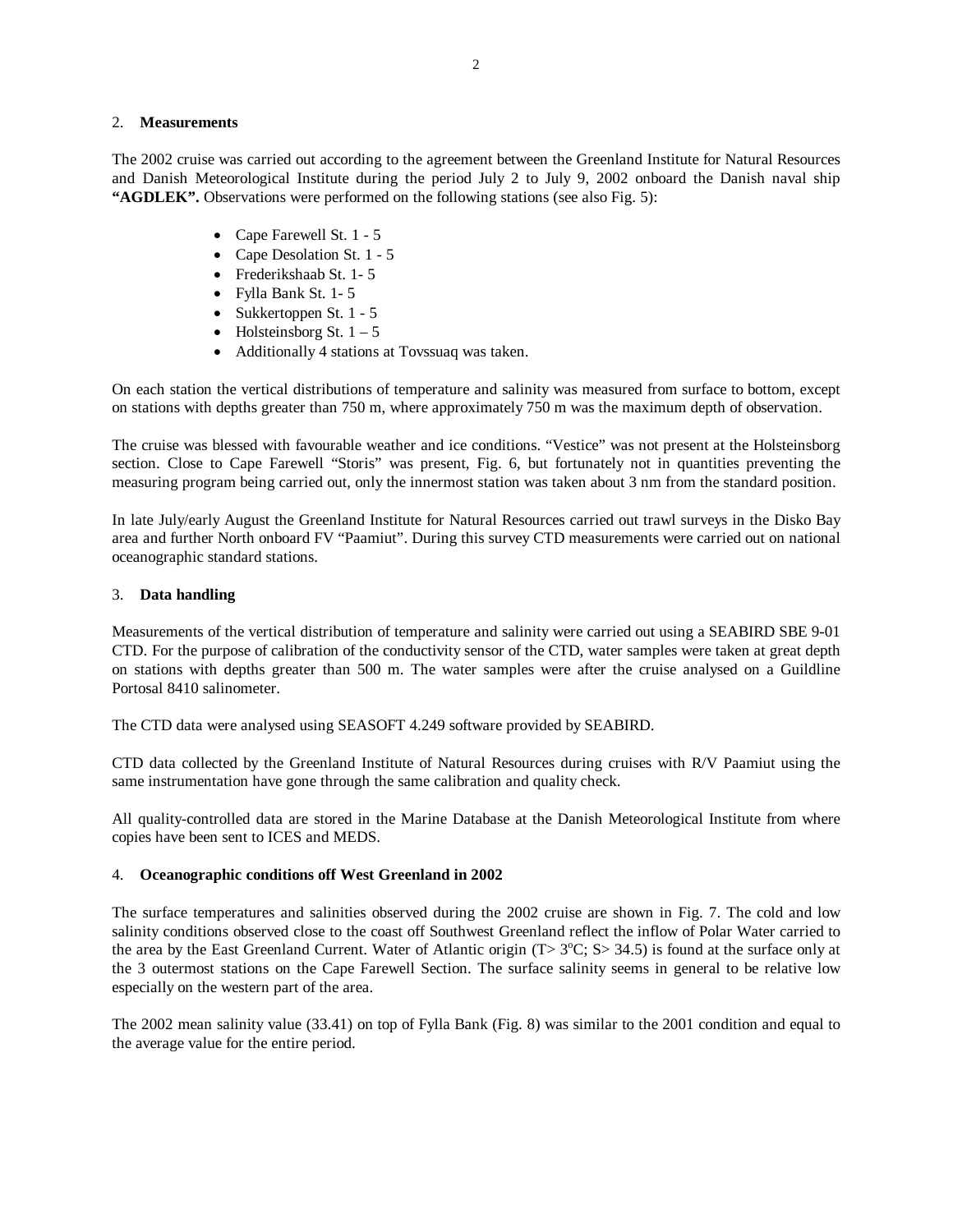The vertical distribution of temperature, salinity and density at sections along the West Greenland coastline is given in Fig. 9-19. In addition to data from the six standard sections obtained during the AGDLEK cruise in early July, data from the Disko Bay and further north obtained during the R/V PAAMIUT cruise in July/August are shown.

In the surface layer (0-100 m) relatively strong gradients between the cold, low-saline Polar Water and the warm, high-saline water of Atlantic origin was observed at the Cape Farewell section only although the gradient also here was less pronounced than previous years. On the sections further north it is remarkable and unusual to see the missing strong gradients between the cold, low saline Polar Water and the warm, saline Atlantic Water. This indicates a low intensity in the East Greenland Current component as well as a lower than normal inflow of water of Atlantic origin.

Normally there is a very pronounced core of Polar Water (revealed by its low temperatures) just west of Fylla Bank at depth of 50-100 m, but in 2002 this core was hardly recognizable i.e. another sign of reduced inflow of Polar water in 2002.

From the Aasiat to the Nugssuaq sections a cold layer is found between approximately 40 and 150 m with extreme low temperatures at around 75 m. This cold water is Polar Water transported to the West Greenland waters by a side branch of the southward flowing Baffin Current.

Temperature and salinity observations at greater depth showed that pure Irminger Water ( $T \sim 4.5^{\circ}$ C, S  $> 34.95$ ) PSU) was hardly present at the Cape Farewell section, and was certainly not observed beyond this point. Modified Irminger Water  $(34.88 < S < 34.95)$  was traced only as far north as the Fylla Bank section were it barely was present at Fylla Bank St. 5. Northwest Atlantic Mode Water (3.5 < T < 4.5; 34.5 < S < 34.88) was observed at all sections from Cape Farewell to Nugssuaq.

## 6. **Conclusions**

The oceanographic conditions off West Greenland during the summer 2002 was characterised by:

- Climatic conditions NAO, Nuuk Air Temperatures, medio water June temperature and salinities on top of Fylla Bank – were close to average conditions
- The inflow of Polar Water as well as Irminger Water was in 2002 less than normal reflected by the fact that no strong gradients between the two water masses was observed; that Polar Water could hardly be distinguished at Fylla Bank, that pure Irminger Water was hardly present at the Cape Farewell region and that Modified Irminger Water was observed only as far north as the Fylla Bank Section.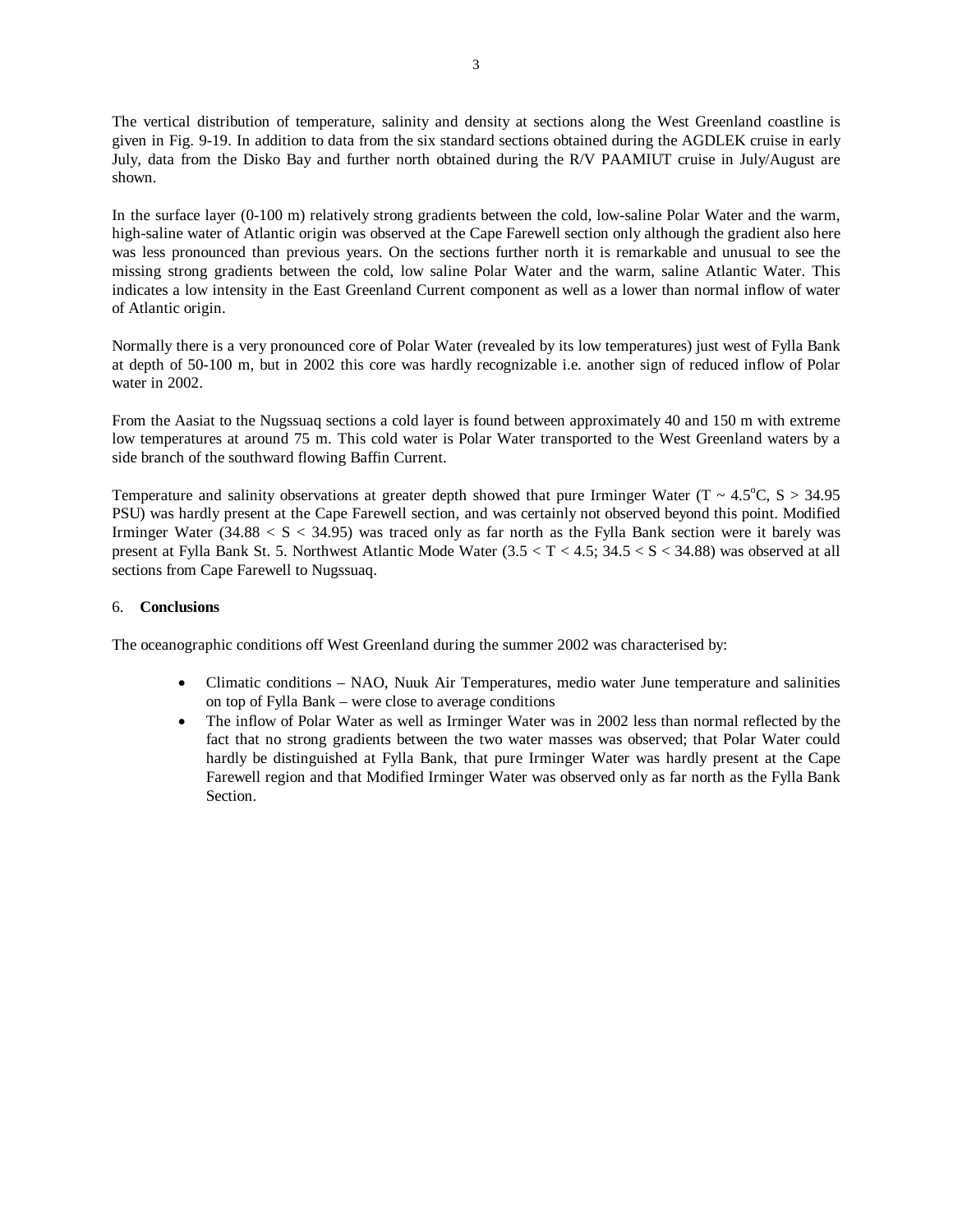

Fig. 1. Time series of winter (December–March) index of the NAO from 1865–2002. The heavy solid line represents the meridional pressure gradient smoothed with a 3-year running mean filter to remove fluctuations with periods less than 3 years (Data updated from www.cru.uea.ac.uk/cru/data/nao.htm).



Fig. 2.Annual mean air temperature observed at Nuuk for the period 1873 to 2002.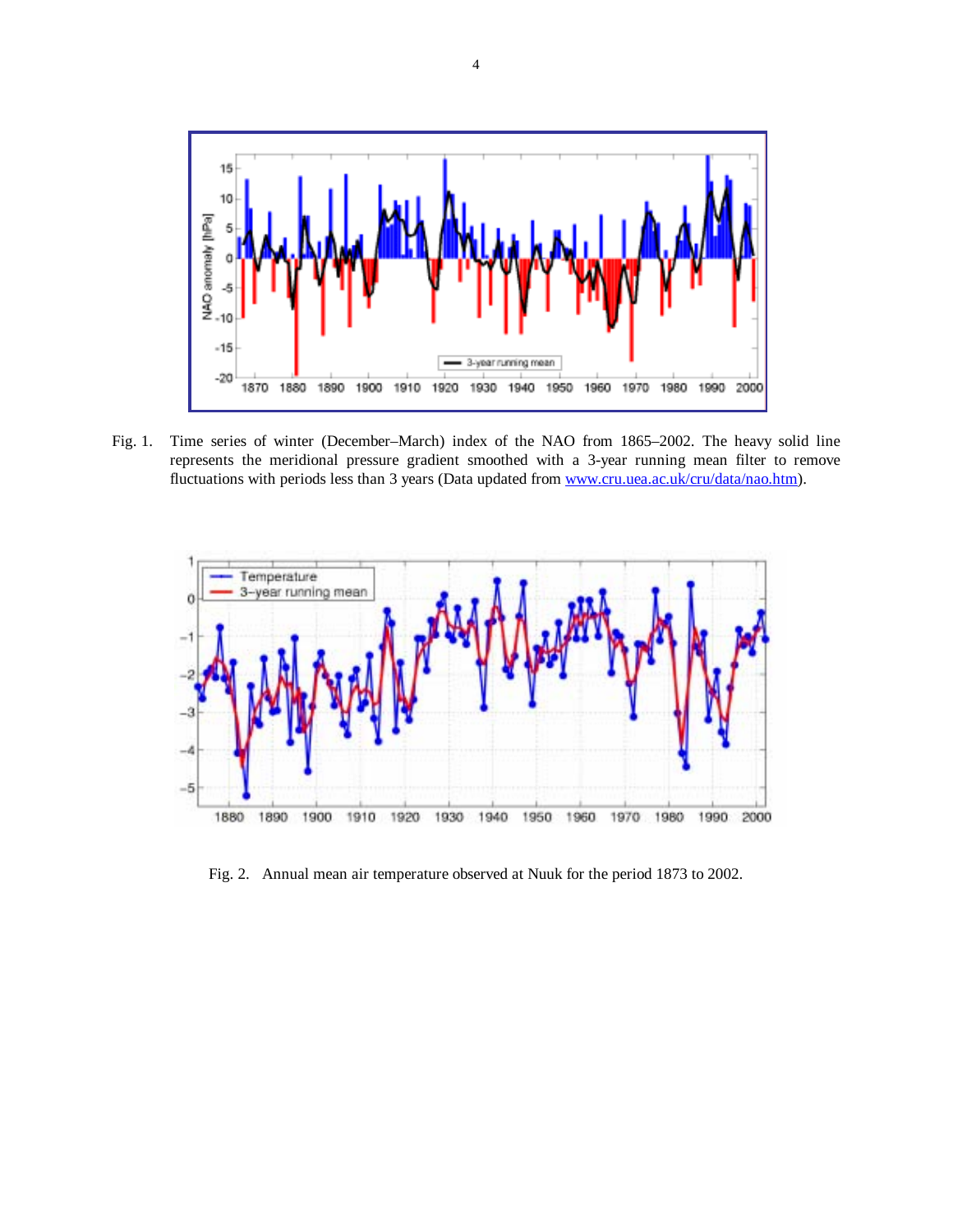

Fig. 3. Anomalies of the annual mean air temperature in the North Atlantic region –NCEP/NCAR re-analysis (taken from http://www.cdc.noaa.gov).



Fig. 4. Time series of mean temperature (observations and 3-year running mean) on top of Fylla Bank (0 - 40 m) in the middle of June.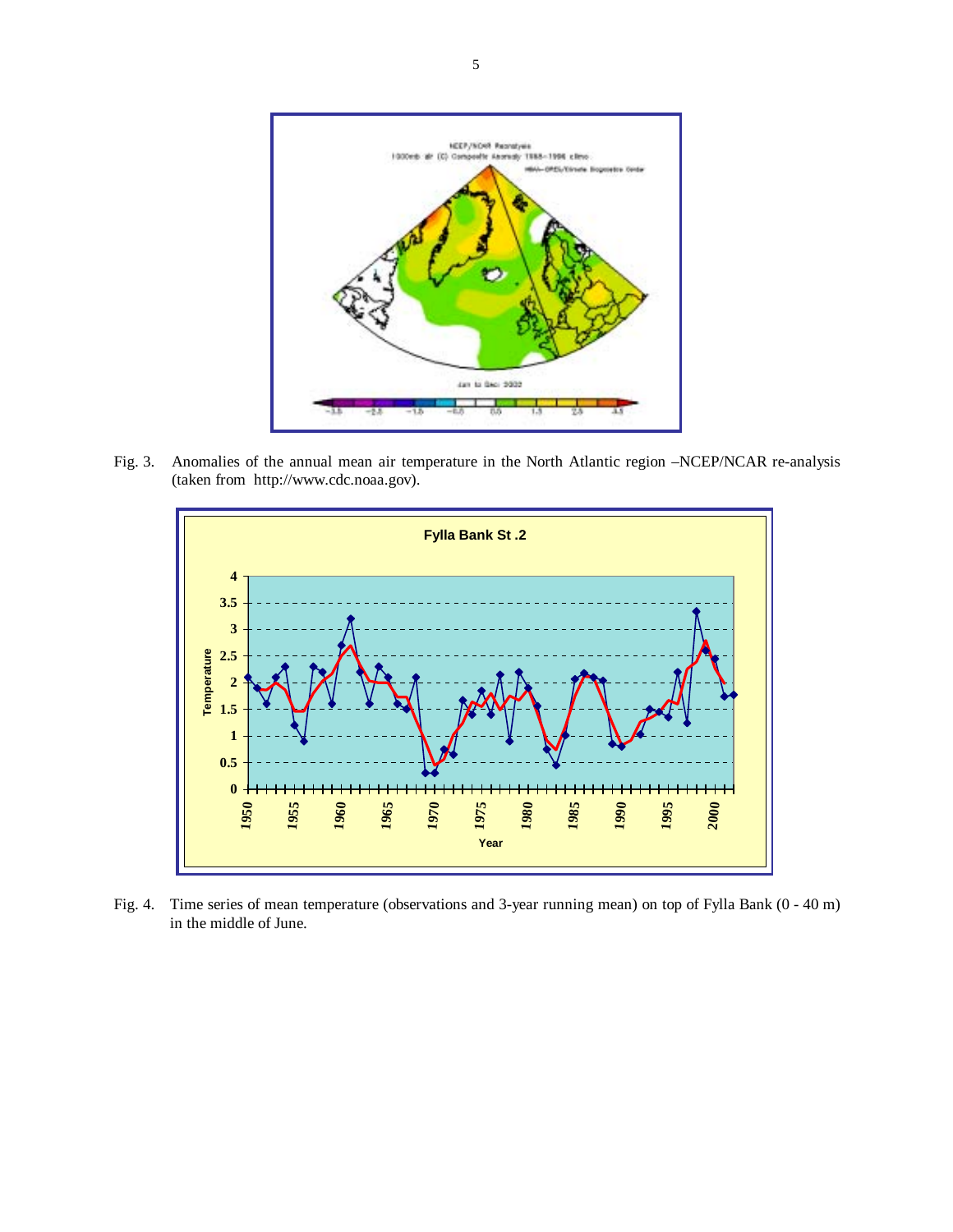

Position of the oceanographic sections off West Greenland where measurements were performed in Fig. 5.<br>2002.



Fig. 6.Distribution of sea ice in the Cape Farewell region July 9, 2002.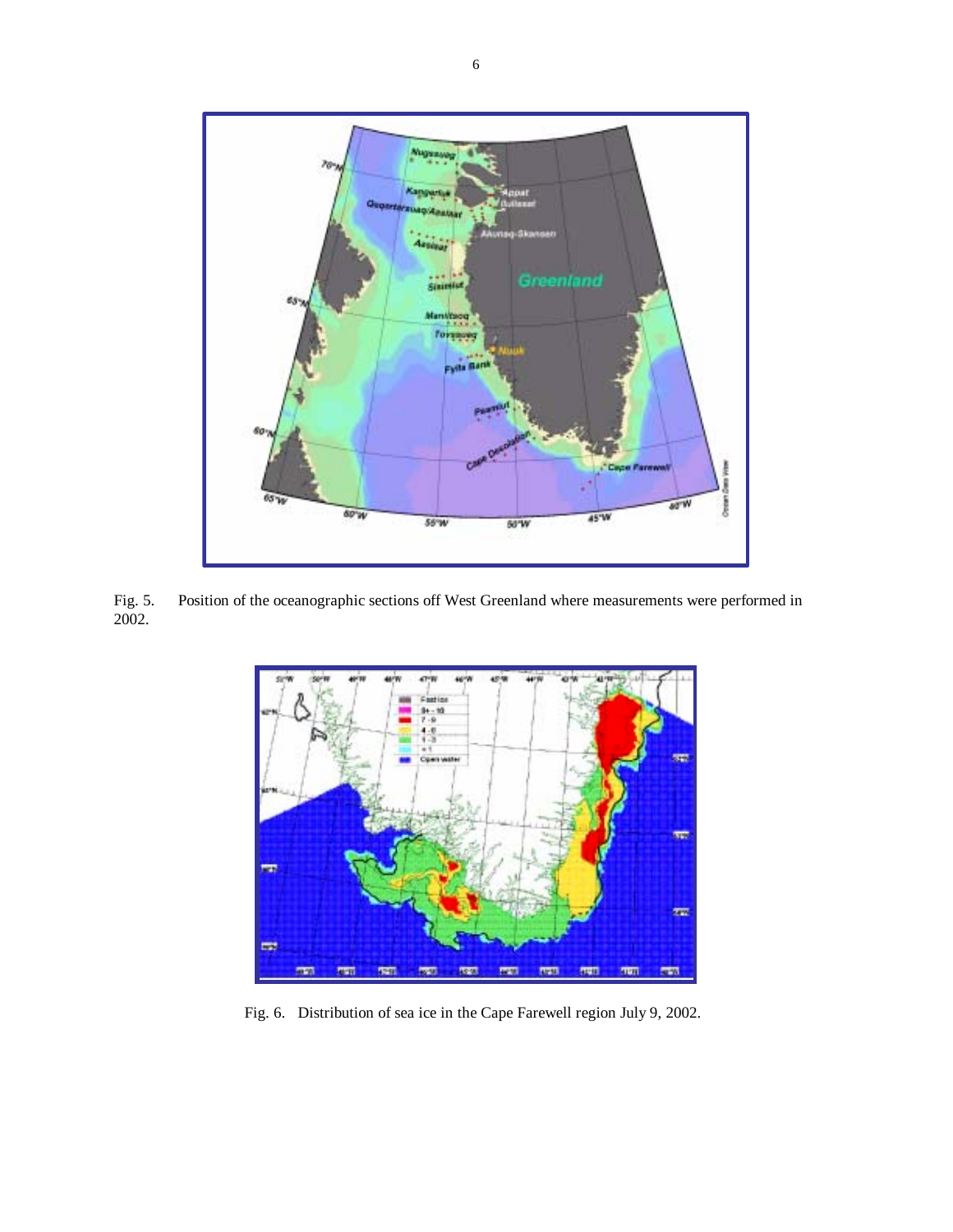

Fig. 7. Temperature and salinity at 10 m, July 2002.



Fig. 8. Time-series of the mean salinity (observations and 3-year running mean) on top Fylla Bank (0-40 m) in the middle of June.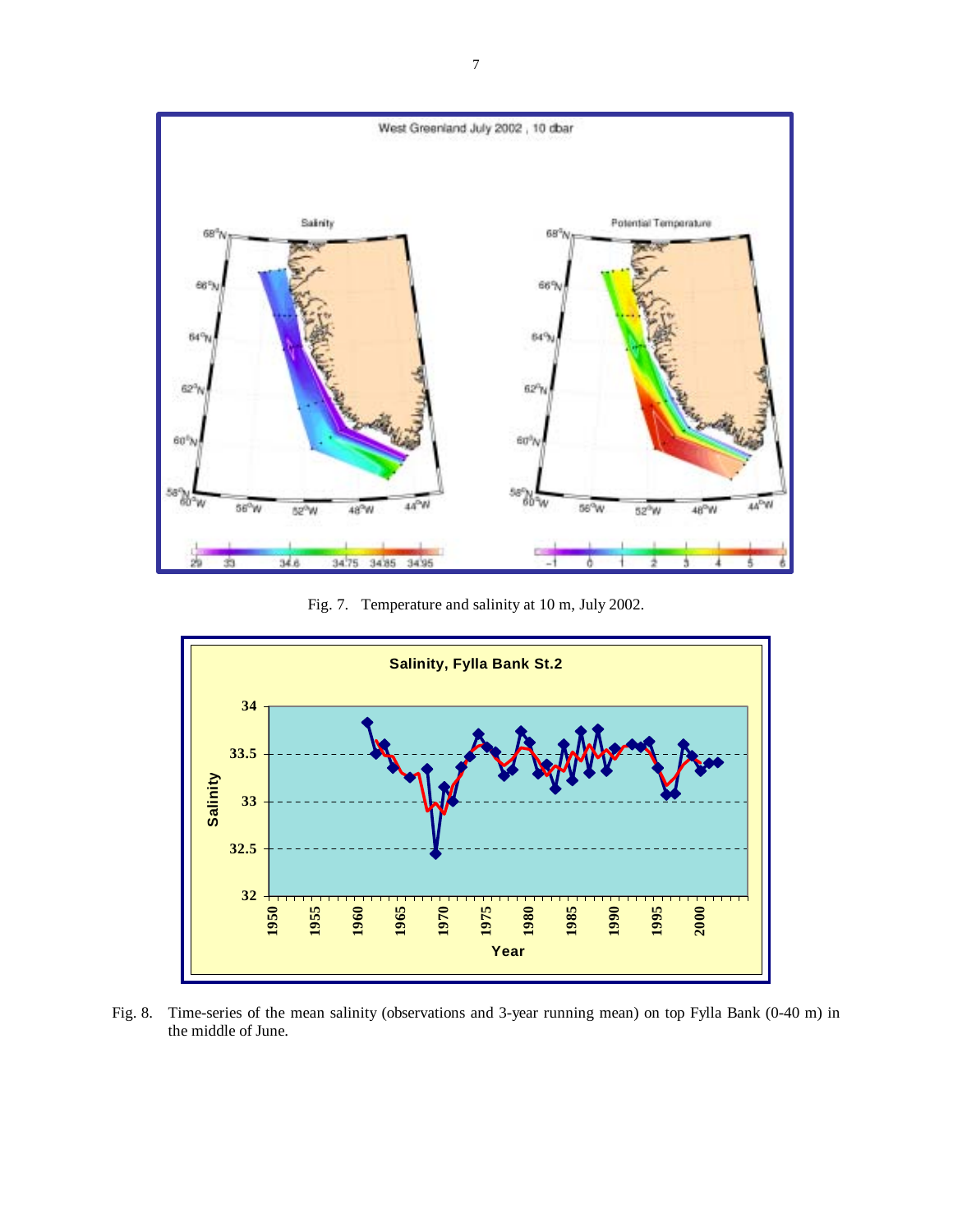

Fig. 9. Vertical distribution of temperature, salinity and density at the Cape Farewell section, July 2002.



Fig. 10. Vertical distribution of temperature, salinity and density at the Cape Desolation Section, July 2002.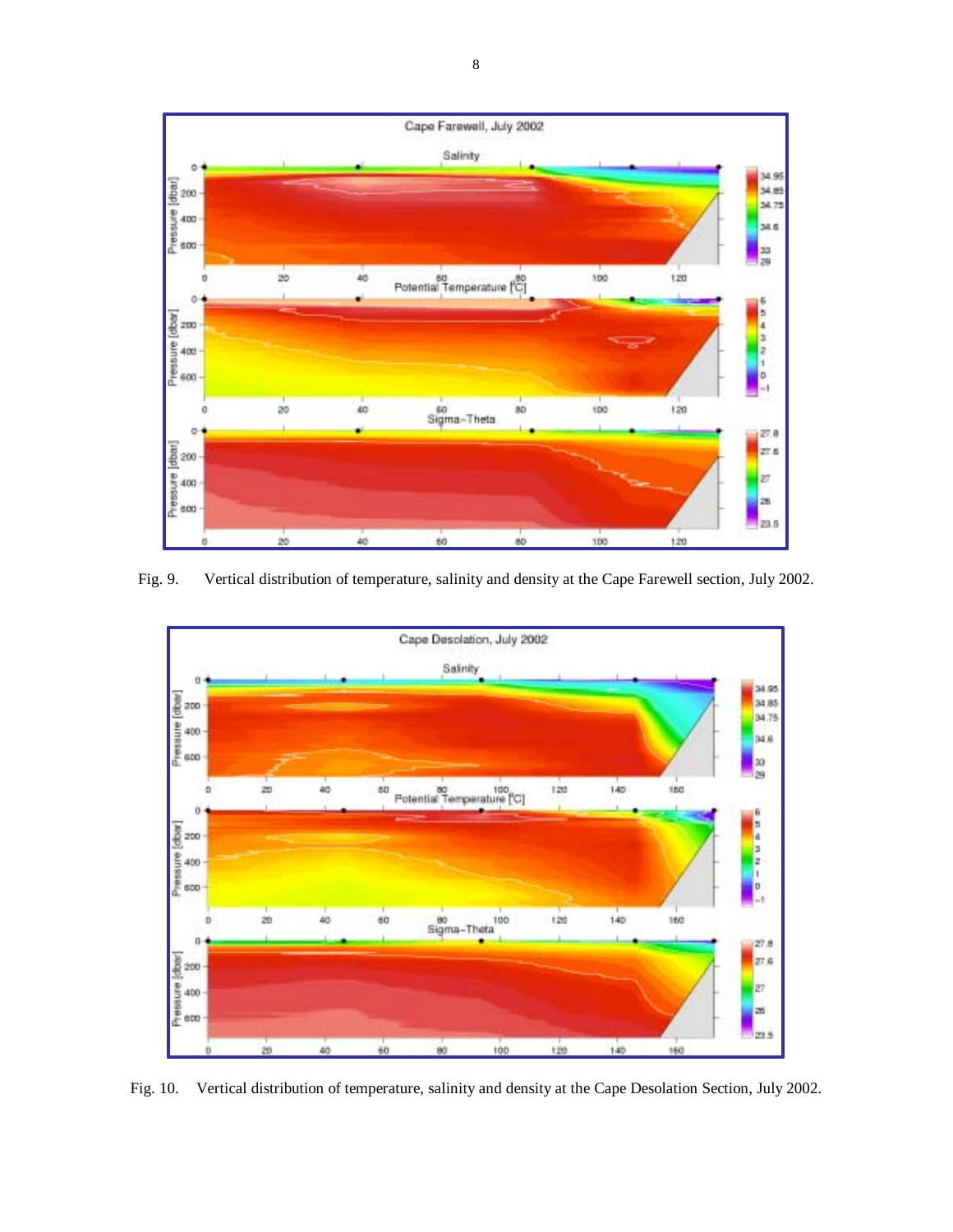

Fig. 11. Vertical distribution of temperature, salinity and density at the Frederikshaab Section, July 2002.



Fig. 12. Vertical distribution of temperature, salinity and density at the Fylla Bank Section, July, 2002.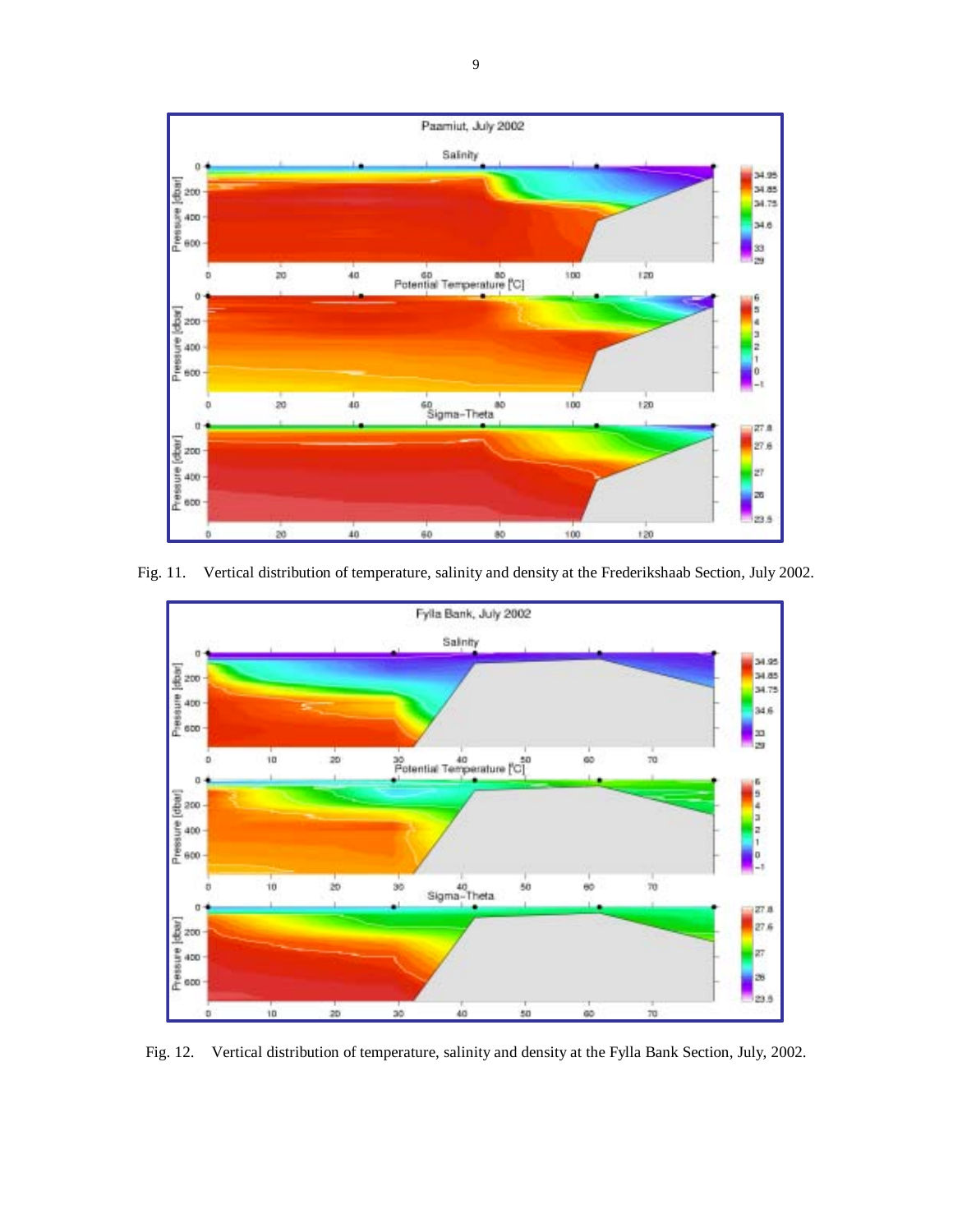

Fig. 13. Vertical distribution of temperature, salinity and density at the Lille Hellefiske Bank Section, July 2002



Fig. 14. Vertical distribution of temperature, salinity and density at the Holsteinsborg Section, July 2002.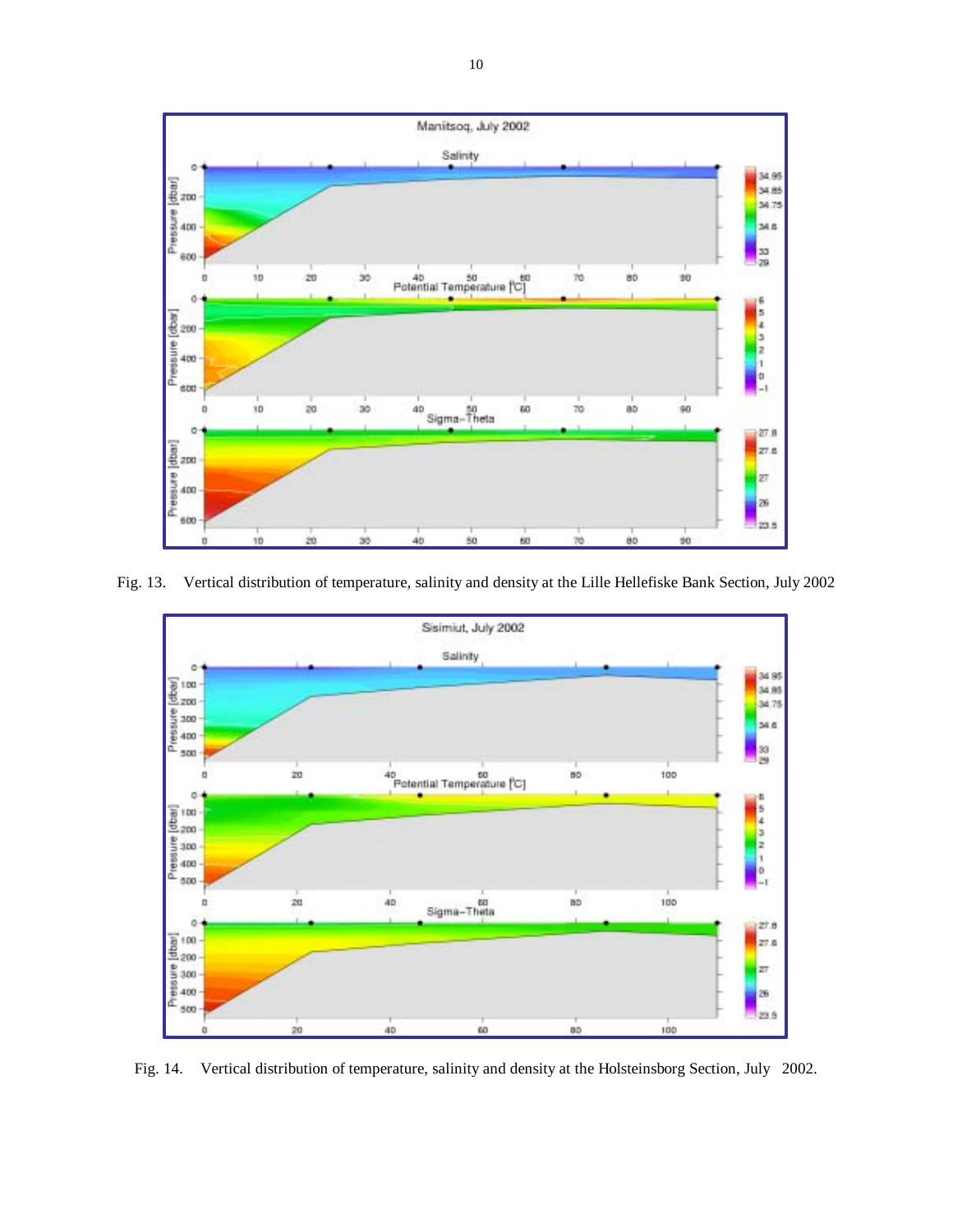

Fig. 15. Vertical distribution of temperature, salinity and density at the Aasiat Section, July, 2002.



Fig. 16. Vertical distribution of temperature, salinity and density at the Qegertarsuaq.Aasiat Section, July 2002.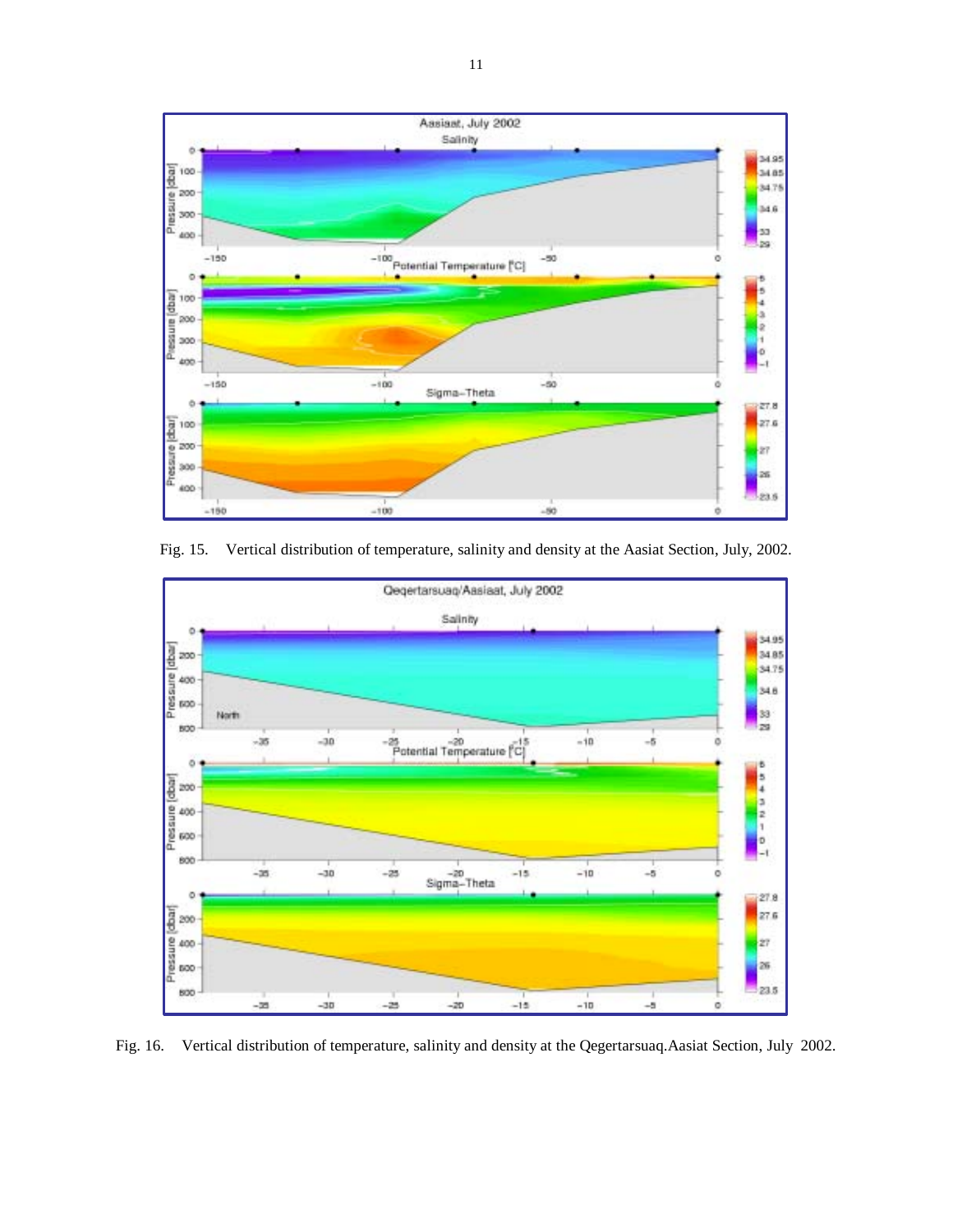

Fig. 17. Vertical distribution of temperature, salinity and density at the Ilulissat Section, August, 2002.



Fig. 18. Vertical distribution of temperature, salinity and density at the Disko Fjord (Kangerluk) Section, July, 2002.